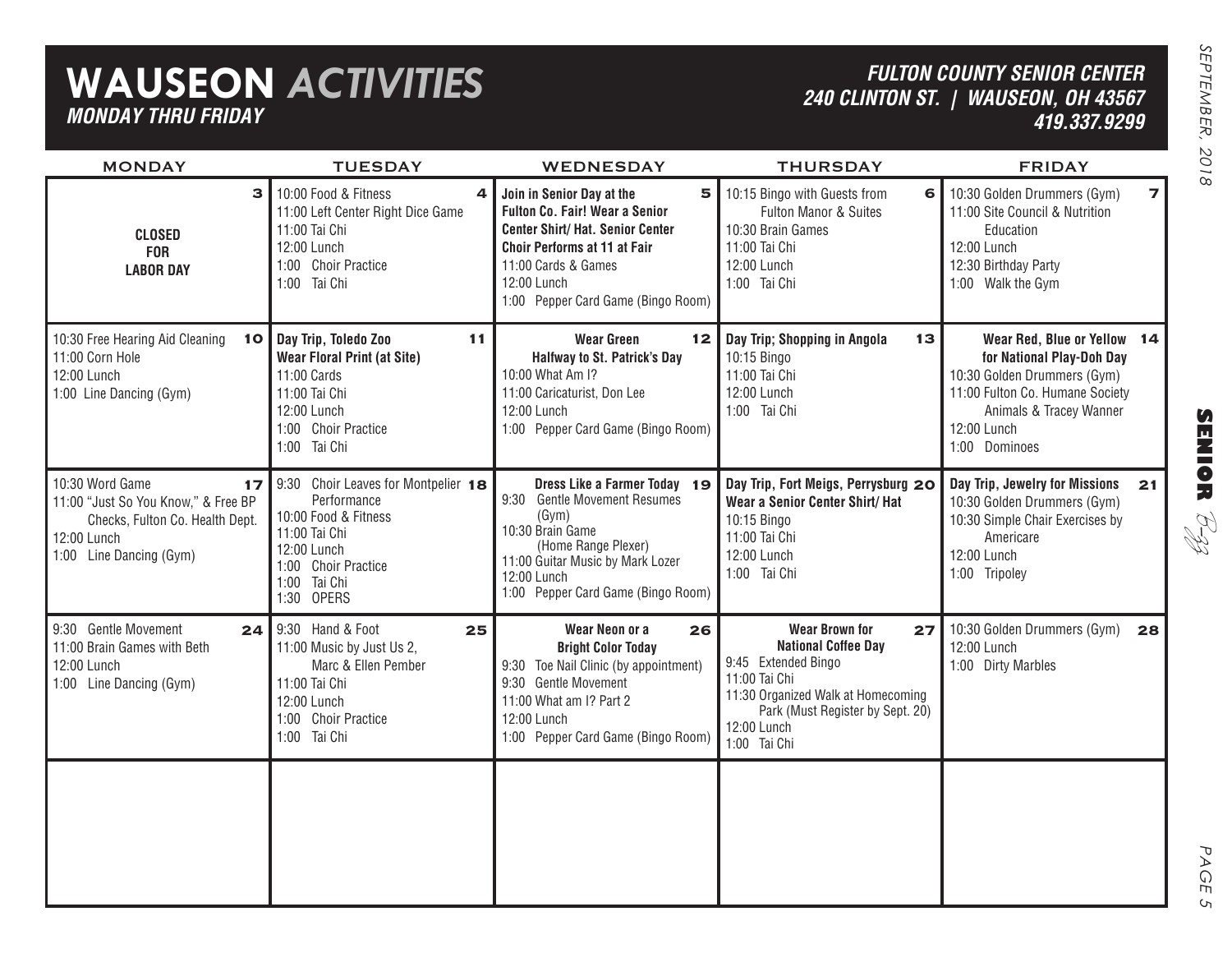| DELTA-101 NORTHWOOD DR.<br><b>UNITED METHODIST CHURCH</b><br><b>TUES. &amp; THURS.</b>                                                                                                                                      |                                                                                                                                                                                                                                                     | <b>DELTA / SWANTON</b><br><b>ACTIVITIES</b>                                                                                                                                                                                          |                                                                                                                                                                                                                                                                                                               | <b>SWANTON</b><br><b>217 CHESTNUT ST.</b><br>MON., WED., & FRI                                                                                                                                                                                  | PAGE<br>$\infty$                      |
|-----------------------------------------------------------------------------------------------------------------------------------------------------------------------------------------------------------------------------|-----------------------------------------------------------------------------------------------------------------------------------------------------------------------------------------------------------------------------------------------------|--------------------------------------------------------------------------------------------------------------------------------------------------------------------------------------------------------------------------------------|---------------------------------------------------------------------------------------------------------------------------------------------------------------------------------------------------------------------------------------------------------------------------------------------------------------|-------------------------------------------------------------------------------------------------------------------------------------------------------------------------------------------------------------------------------------------------|---------------------------------------|
| <b>MONDAY</b>                                                                                                                                                                                                               | <b>TUESDAY</b>                                                                                                                                                                                                                                      | WEDNESDAY                                                                                                                                                                                                                            | <b>THURSDAY</b>                                                                                                                                                                                                                                                                                               | <b>FRIDAY</b>                                                                                                                                                                                                                                   |                                       |
| 3<br><b>CLOSED</b><br><b>FOR</b><br><b>LABOR DAY</b>                                                                                                                                                                        | Table Talk Topic: If you could have a 4<br>super power, which would you choose?<br>11:00 Learn a New Card Game,<br>Wizard/ 5 Crowns<br>12:00 Lunch<br>1:00 Cards & Games                                                                            | Join in Senior Day at the<br>5<br><b>Fulton Co. Fair!</b><br>10:00 Site Council & Nutrition<br>Education<br>10:30 Bingo<br>12:00 Lunch with Birthday Cake from<br>Swanton Health Care<br>1:00 Word Games                             | 10:00 Site Council & Nutrition<br>6<br>Education<br>10:30 Bingo<br>12:00 Lunch with Birthday Cake<br>1:00 Puzzles                                                                                                                                                                                             | 10:00 Table Talk Topic:<br>If you could have a super power,<br>which would you choose?<br>10:00 Brain Game (Plexer Chance)<br>11:00 Fulton County Deputy Simon<br>and K9, Maggie<br>12:00 Lunch<br>1:00 Cards                                   |                                       |
| Table Talk Topic: Your First Job & 10<br>The Most Challenging Job You've Had<br>10:00 Brain Game (Puzzle 13)<br>11:00 "Just So You Know," & Free BP<br>Checks, Fulton Co. Health Dept.<br>12:00 Lunch<br>1:00 Cards & Games | Day Trip, Toledo Zoo<br>11<br>Table Talk Topic: Your First Job & The<br>Most Challenging Job You've Had<br>10:00 Brain Game (Puzzle 13)<br>11:00 "Just So You Know," & Free BP<br>Checks, Fulton Co. Health Dept.<br>12:00 Lunch<br>1:00 Word Games | Table Talk Topic:<br>12 <sub>2</sub><br>Which of Your Personality Traits Has<br>Been the Most Useful?<br>10:00 Brain Game (Home Plexer)<br>10:30 Bingo<br>12:00 Lunch<br>1:00 Puzzles                                                | Day Trip, Shopping at Angola<br>13<br>Table Talk Topic: Which of Your Personality<br>Traits Has Been the Most Useful?<br>10:00 Free Hearing Aid Cleaning<br>10:00 Brain Game (Home Plexer)<br>10:30 Bingo, Guest Caller<br>12:00 Lunch<br>1:00 Cards                                                          | Wear Red, Blue or Yellow<br>14<br>for National Play-Doh Day<br>Table Talk Topic: When it comes to gifts,<br>Is it really only the thought that counts?<br>11:00 Nature's Nursery Program<br>(Live Animals)<br>12:00 Lunch<br>1:00 Cards & Games | $\boldsymbol{\Omega}$<br><b>MNIOR</b> |
| Table Talk Topic:<br>17<br>Who is the most interesting person<br>in your extended family?<br>10:00 Brain Game (Interval)<br>10:30 Free Hearing Aid Cleaning<br>11:00 Bunco<br>12:00 Lunch<br>1:00 Word Games                | Table Talk Topic:<br>18<br>Who is the most interesting person<br>in your extended family?<br>10:00 Brain Game (Interval)<br>11:00 Simple Exercises with<br>Lisa V of Fairlawn<br>12:00 Lunch<br>1:00 Puzzles                                        | <b>Dress Like a Farmer Day</b><br>19<br>Table Talk Topic:<br>What's Your Favorite Fruit? Vegetable?<br>10:00 Brain Game (Face Plexer)<br>10:30 Bingo<br>12:00 Lunch<br>1:00 Cards                                                    | Day Trip, Fort Meigs, Perrysburg 20<br>Dress Like a Farmer Day (at the site)<br>Table Talk Topic: What's Your Favorite<br>Fruit? Vegetable?<br>10:00 Brain Game (Face Plexer)<br>10:30 Bingo<br>12:00 Lunch<br>1:00 Cards & Games                                                                             | Day Trip, Jewelry for Missions<br>21<br>Table Talk Topic: Who is your oldest<br>friend? How did you meet them?<br>11:00 Music by Jaclyn O'Neil,<br><b>Music Therapist</b><br>12:00 Lunch<br>1:00 Games                                          | RI<br>R                               |
| Table Talk Topic:<br>24<br>What is the biggest challenge you<br>are facing right now?<br>10:00 Brain Game (Dr Seuss)<br>11:00 Crafters' Corner with Lindsay<br>12:00 Lunch<br>1:00 Puzzles                                  | Table Talk Topic:<br>25<br>What is the biggest challenge you<br>are facing right now?<br>10:00 Brain Game (Proverbs)<br>11:00 Crafters' Corner with Lindsay<br>12:00 Lunch<br>1:00 Cards                                                            | Crazy Mug Day; Bring Your Own 26<br><b>Mug for National Coffee Day</b><br>Table Talk Topic: What quality do you<br>value most in your friends?<br>10:00 Brain Game (Jack Plexer)<br>10:30 Bingo<br>12:00 Lunch<br>1:00 Cards & Games | Crazy Mug Day; Bring Your Own<br>27<br>Mug for National Coffee Day<br>Table Talk Topic: What quality do you<br>value most in your friends?<br>9:30 Brain Game (Jack Plexer)<br>10:00 Extended Bingo<br>12:00 Lunch<br>12:30 Living Wills, Power of Attorney,<br>Advanced Directives with Ashley<br>1:00 Games | Table Talk Topic: What is a creative 28<br>gift you have given or received?<br>10:00 Brain Game (Proverbs)<br>11:00 Local Author/ Senior/ Chaplain/<br>Swanton Graduate, Carol L.<br>Miller, Barrels & Arrows<br>12:00 Lunch<br>1:00 Word Games |                                       |
|                                                                                                                                                                                                                             |                                                                                                                                                                                                                                                     |                                                                                                                                                                                                                                      |                                                                                                                                                                                                                                                                                                               |                                                                                                                                                                                                                                                 | SEPTEMBER,<br>2018                    |